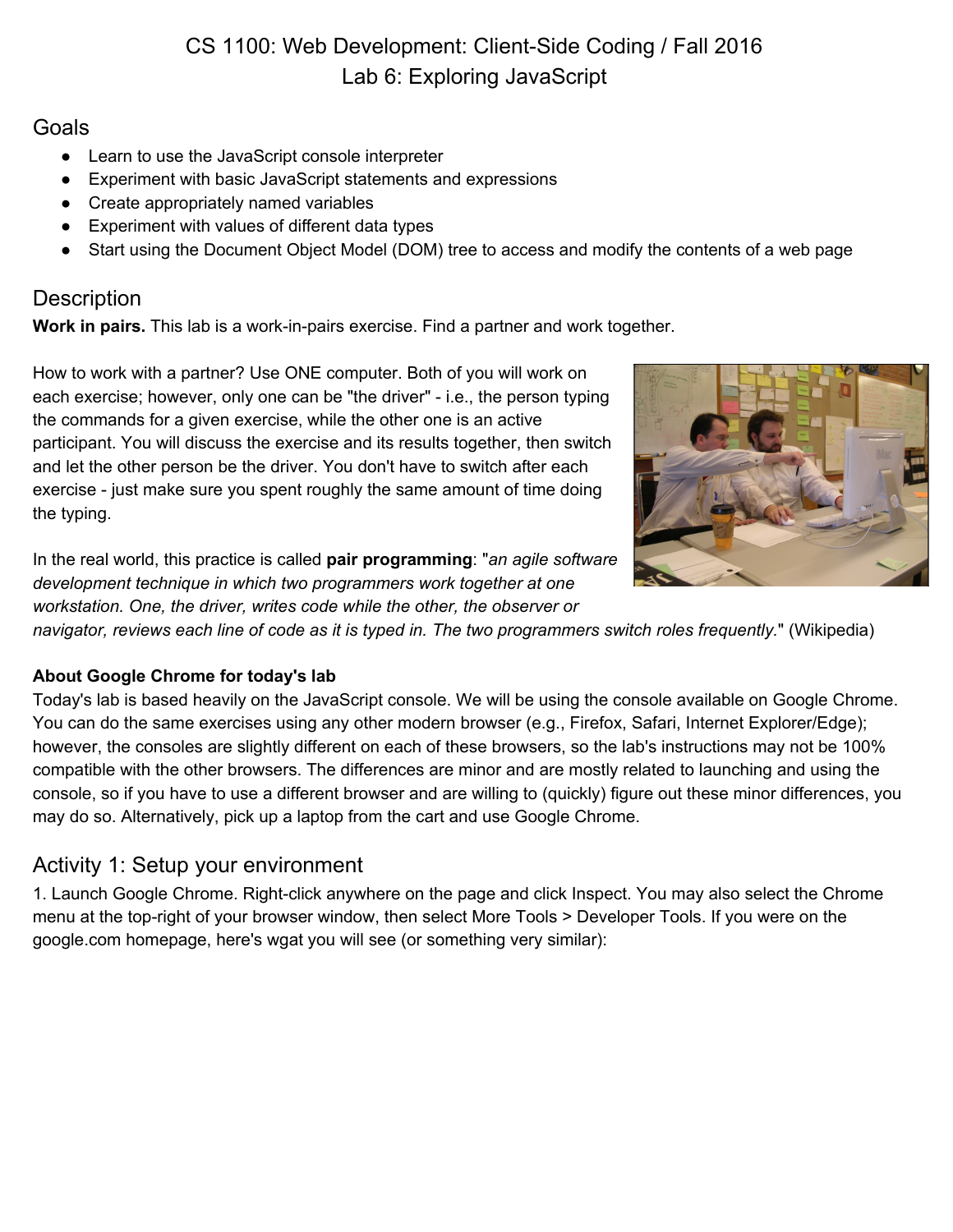| $\times$<br>G Google                                            |                                    | $\Box$<br>$\mathbb{Z}$<br>Sargay                                                                                                                                                                                                                                                                                                                                                                                                                                                                                                                                                                                                                                                                                                                                                                                                                                                                                                                                                       |
|-----------------------------------------------------------------|------------------------------------|----------------------------------------------------------------------------------------------------------------------------------------------------------------------------------------------------------------------------------------------------------------------------------------------------------------------------------------------------------------------------------------------------------------------------------------------------------------------------------------------------------------------------------------------------------------------------------------------------------------------------------------------------------------------------------------------------------------------------------------------------------------------------------------------------------------------------------------------------------------------------------------------------------------------------------------------------------------------------------------|
| $\leftarrow$ $\rightarrow$ C $\Omega$<br>https://www.google.com |                                    | ☆<br>◛<br>天                                                                                                                                                                                                                                                                                                                                                                                                                                                                                                                                                                                                                                                                                                                                                                                                                                                                                                                                                                            |
|                                                                 | Google                             | 保 印<br>Elements Console Sources Network Timeline Profiles Application Security >>><br>$\times$<br>html<br><html itemscope="" itemtype="http://schema.org/WebPage" lang="en"><br/>&gt; <head></head><br/>"<body class="hp yasq" id="gsr" onload="document.f&amp;&amp;document.f.g.focus();&lt;br&gt;document.gbqf&amp;&amp;document.gbqf.q.focus();if(document.images)new Image().src='/images/&lt;br&gt;nav_logo242.png'"> == \$0<br/>*<div class="ctr-p" id="viewport">_</div><br/><script gapi="" processed="&lt;br" src="/xis/ /is/k=xis.s.en US.mCuKA-72gso.O/m=sy39.sy49.em2.em1.sy51.em0.sy3.&lt;br&gt;4v8hINxCsCAxYGAU/rt=1/d=0/t=zcms/rs=ACT90oFiHIrWw1wB4KJF7PPw8hLkNOeshw">"true"></script><br/>*<div aria-describedby="bubble-5" class="jfk-bubble chw-oc" role="alertdialog" style="&lt;br">"display: none;"&gt;</div><br/>*<iframe aria-hidden="true" src="https://clients5.google.com/pagead/drt/dn/" style="display:&lt;br&gt;none;">_</iframe><br/></body><br/></html> |
|                                                                 | Google Search<br>I'm Feeling Lucky | html body#gsr.hp.vasq<br>Styles Event Listeners DOM Breakpoints Properties<br>:hov $\clubsuit$ .cls +<br>Filter<br>element.style {<br>margin<br>border<br>۰.<br>body, html {<br>(index):8<br>padding -<br>font-size: small;<br>629 × 709                                                                                                                                                                                                                                                                                                                                                                                                                                                                                                                                                                                                                                                                                                                                               |
|                                                                 |                                    | (index):8<br>body $\{$<br>٠<br>background: > = #fff;<br>color: <b>E</b> #222;<br>body, td, a, p, .h {<br>(intcheck):8<br>Show all<br>Filter<br>font-family: arial, sans-serif;<br>$\rightarrow$                                                                                                                                                                                                                                                                                                                                                                                                                                                                                                                                                                                                                                                                                                                                                                                        |
|                                                                 |                                    | $\times$<br>÷<br>Console<br>$Q \nabla$ top<br>$\Psi$ $\Box$ Preserve log                                                                                                                                                                                                                                                                                                                                                                                                                                                                                                                                                                                                                                                                                                                                                                                                                                                                                                               |
| Advertising<br><b>Business</b><br>About                         |                                    |                                                                                                                                                                                                                                                                                                                                                                                                                                                                                                                                                                                                                                                                                                                                                                                                                                                                                                                                                                                        |

Notice the horizontal menu at the top of your developer tools. You are currently on the Elements option. Click Console. This will open the console tool, which you can use to execute JavaScript statements interactively. (If you see an error message, click the "clear console" icon in the top left corner of the console - it will remove that message.)

| $\leftarrow$ $\rightarrow$ C $\Omega$<br>$\stackrel{\star}{\bowtie}$<br>A https://www.google.com<br>$\circ$<br>未<br>$\overline{\mathbf{R}}$<br>$\Box$<br>Ź<br>Elements Console Sources Network Timeline Profiles Application Security >>><br>$\vdots$ x<br>$Q \nabla$ top<br><b>v III</b> Preserve log<br>$\rightarrow$<br>Google<br>Google Search<br>I'm Feeling Lucky | $x \sqrt{ }$<br>G Google |  |  |  | $\text{Sangy} \mid - 0  \times$ |  |                       |
|-------------------------------------------------------------------------------------------------------------------------------------------------------------------------------------------------------------------------------------------------------------------------------------------------------------------------------------------------------------------------|--------------------------|--|--|--|---------------------------------|--|-----------------------|
|                                                                                                                                                                                                                                                                                                                                                                         |                          |  |  |  |                                 |  | $\ddot{\ddot{\cdot}}$ |
|                                                                                                                                                                                                                                                                                                                                                                         |                          |  |  |  |                                 |  |                       |
|                                                                                                                                                                                                                                                                                                                                                                         |                          |  |  |  |                                 |  |                       |
|                                                                                                                                                                                                                                                                                                                                                                         |                          |  |  |  |                                 |  |                       |
|                                                                                                                                                                                                                                                                                                                                                                         |                          |  |  |  |                                 |  |                       |
|                                                                                                                                                                                                                                                                                                                                                                         |                          |  |  |  |                                 |  |                       |
|                                                                                                                                                                                                                                                                                                                                                                         |                          |  |  |  |                                 |  |                       |
|                                                                                                                                                                                                                                                                                                                                                                         |                          |  |  |  |                                 |  |                       |
|                                                                                                                                                                                                                                                                                                                                                                         |                          |  |  |  |                                 |  |                       |
|                                                                                                                                                                                                                                                                                                                                                                         |                          |  |  |  |                                 |  |                       |
|                                                                                                                                                                                                                                                                                                                                                                         |                          |  |  |  |                                 |  |                       |
|                                                                                                                                                                                                                                                                                                                                                                         |                          |  |  |  |                                 |  |                       |
|                                                                                                                                                                                                                                                                                                                                                                         |                          |  |  |  |                                 |  |                       |
|                                                                                                                                                                                                                                                                                                                                                                         |                          |  |  |  |                                 |  |                       |
|                                                                                                                                                                                                                                                                                                                                                                         |                          |  |  |  |                                 |  |                       |
|                                                                                                                                                                                                                                                                                                                                                                         |                          |  |  |  |                                 |  |                       |
|                                                                                                                                                                                                                                                                                                                                                                         |                          |  |  |  |                                 |  |                       |
|                                                                                                                                                                                                                                                                                                                                                                         |                          |  |  |  |                                 |  |                       |
|                                                                                                                                                                                                                                                                                                                                                                         |                          |  |  |  |                                 |  |                       |
| Advertising<br><b>Business</b><br>About<br>$\mathbf{F}$<br>: Console                                                                                                                                                                                                                                                                                                    |                          |  |  |  |                                 |  | $\times$              |

**What is interactive?** You *interact* with the console by typing in JavaScript statements that are executed as soon as you hit Enter (i.e., the JavaScript interpreter interprets and executes them interactively - one at a time). This is different from writing a program in a text editor, saving it as a .js file, linkin git to a web page, and then see the code executed by opening the web page in a browser of your choice.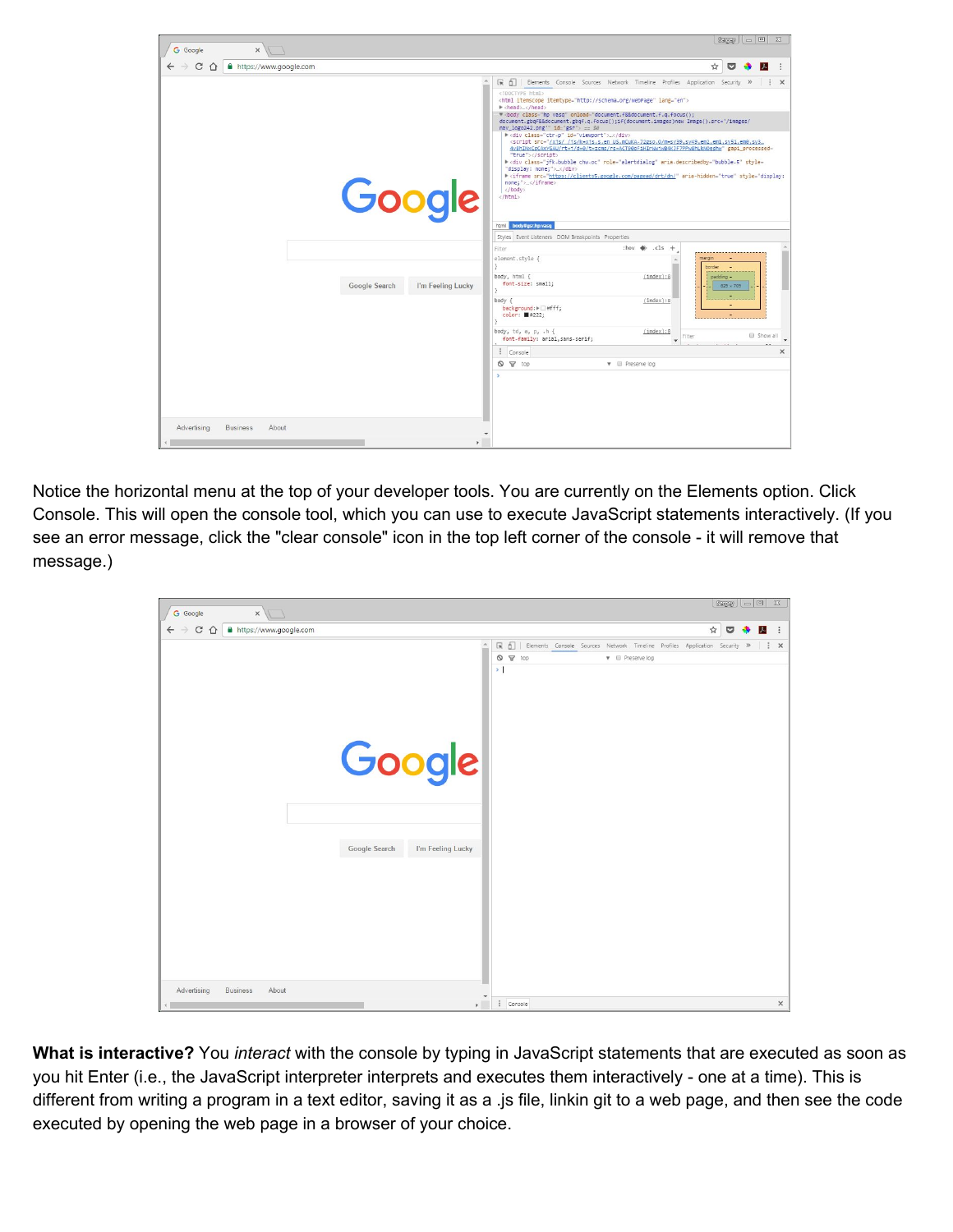Try typing a number in the console and hit Enter - the number will be printed to the console. Now try printing a simple arithmetic expression: 2 + 2. You will see 4 printed: the console has just **interpreted** your code and **evaluated** the expression you typed!

Keep in mind that the console does not require you to use semicolons: each statement is terminated by you hitting the Enter key. This is NOT the case when you will be working with a .js file.

## Activity 2. Exploring basic JavaScript

Look at the following statements and try to predict what the result will be. After that, type the statements into the console, each followed by the Enter key. Record the results (i.e, what the console displayed (the console also displays what you type - you may ignore that):

**Q1-1.** 2 **Q1-2.** 3 **Q1-3.** 2 + 3 **Q1-4.** 2 \* 3 **Q1-5.** 10 / 3 **Q1-6.** 10 % 3 **Q1-7.** -10

Now let's try creating some variables. Do the same for these statement (i.e., predict the result, type them in and hit Enter)

**Q2-1.** var a **Q2-2.**  $a = 2$ **Q2-3.** 2 **Q2-4.** a **Q2-5.** a + 3 **Q2-6.** a **Q2-7.**  $a = a + 3$ **Q2-8.** a **Q2-9.** var  $b = 4$ **Q2-10.** b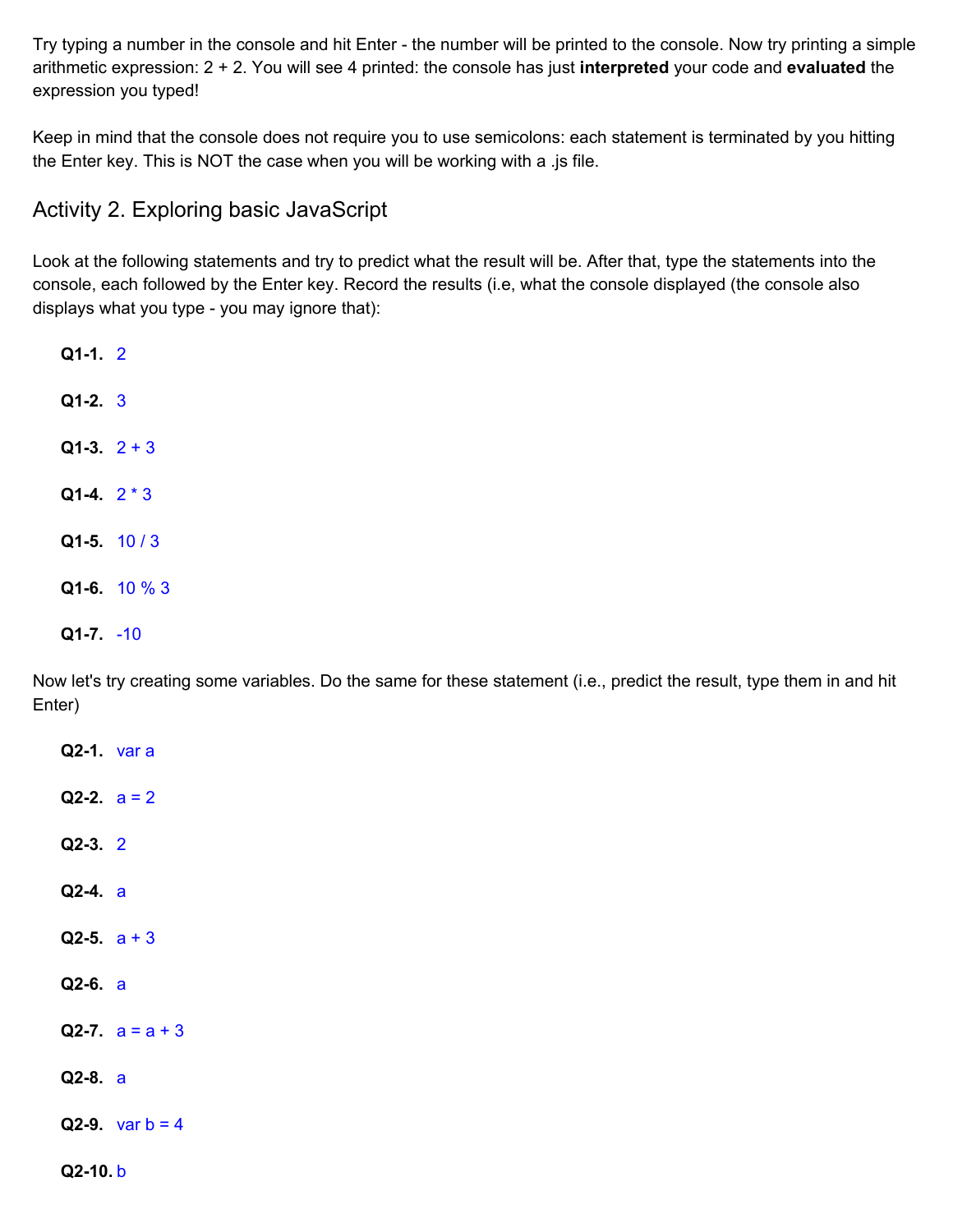| $Q2-11 b + a$      |
|--------------------|
| $Q2-12. b$         |
| $Q2-13. b = b + a$ |
| $Q2-14. b$         |
| $Q2-15$ , $a = b$  |
| $Q2-16. a$         |
| $Q2-17. z$         |
| Q2-18 var z        |
| $Q2-19. z = 1$     |
|                    |

**Q2-20.** z

There are other operators in JavaScript. Let's look at 2: the increment and decrement operator:

**Q3-1.** a **Q3-2.** a++ **Q3-3.** a **Q3-4.** b **Q3-5.** b-- **Q3-6.** b

As you may have guessed, the increment and decrement operators are shortcuts:

 $a++$  is equivalent to  $a = a + 1$  and  $a--$  is short for  $a = a -1$ 

Thus, this operator combines an assignment statement with an arithmetic expression where the second operand (i.e., rightmost number) is the integer 1.

There are also operators that combine assignment with basic arithmetic. Try these:

**Q4-1.**  $a += 5$ **Q4-2.** a

**Q4-3.** a -= 1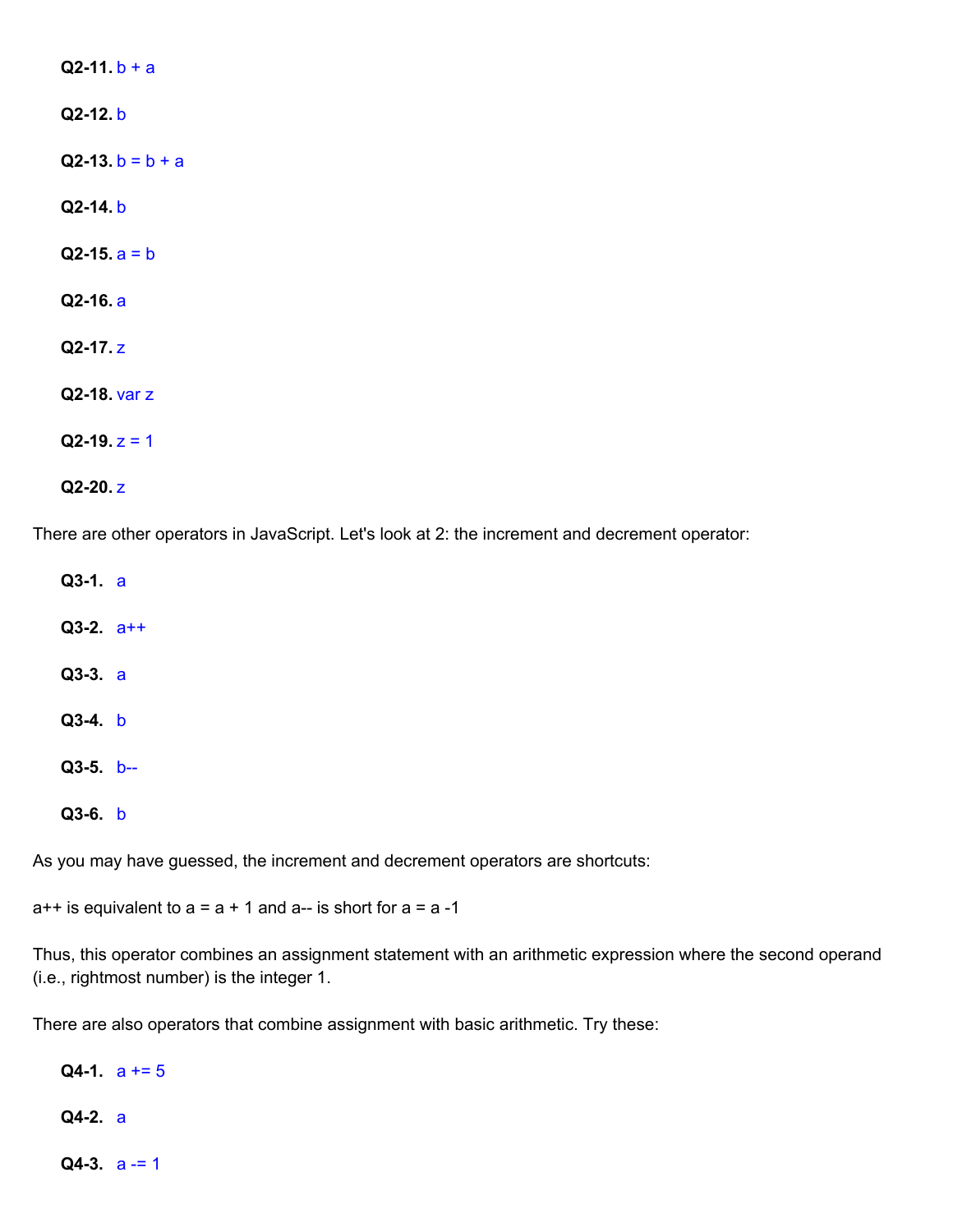**Q4-4.** a **Q4-5.** a \*= 2 **Q4-6.** a **Q4-7.**  $a = 10$ 

**Q4-8.** a

All these operators are useful: they keep you code clean and concise.

Finally, let's try something different.

**Q5-1.** var text = "the answer is " **Q5-2.** text  $Q5-3.$  var new Text = text + 42 **Q5-4.** newText  $Q5-5.$  var quantity =  $5$  $Q5-6$ . var result = quantity + 6 **Q5-7.** result **Q5-8.** result = result + "7" **Q5-9.** result

What just happened?

When we add numbers, the result is a number.

When we add strings, the result is a string. We call this string concatenation.

When we add numbers and strings, the numbers are converted to strings - so in the last case, you were not adding the number 7 - you were adding the character 7 (notice the quotation marks) - and, therefore, the other operand - the number 11 (current value of result) was converted to a string (characters 1 and 1).

## Activity 3. Exploring the Document Object Model (DOM) tree

Download the lab6.zip file and extract its contents. You will see an HTML file lab6.html and a folder resources. The folder contains CSS files and a few images used on the web page. We will not use these files today, but we need them for the web page to display correctly. We will only work with lab6.html.

Open lab6.html in Google Chrome. This is slightly edited version of the notes from session 2. We will use this file to experiment with the DOM.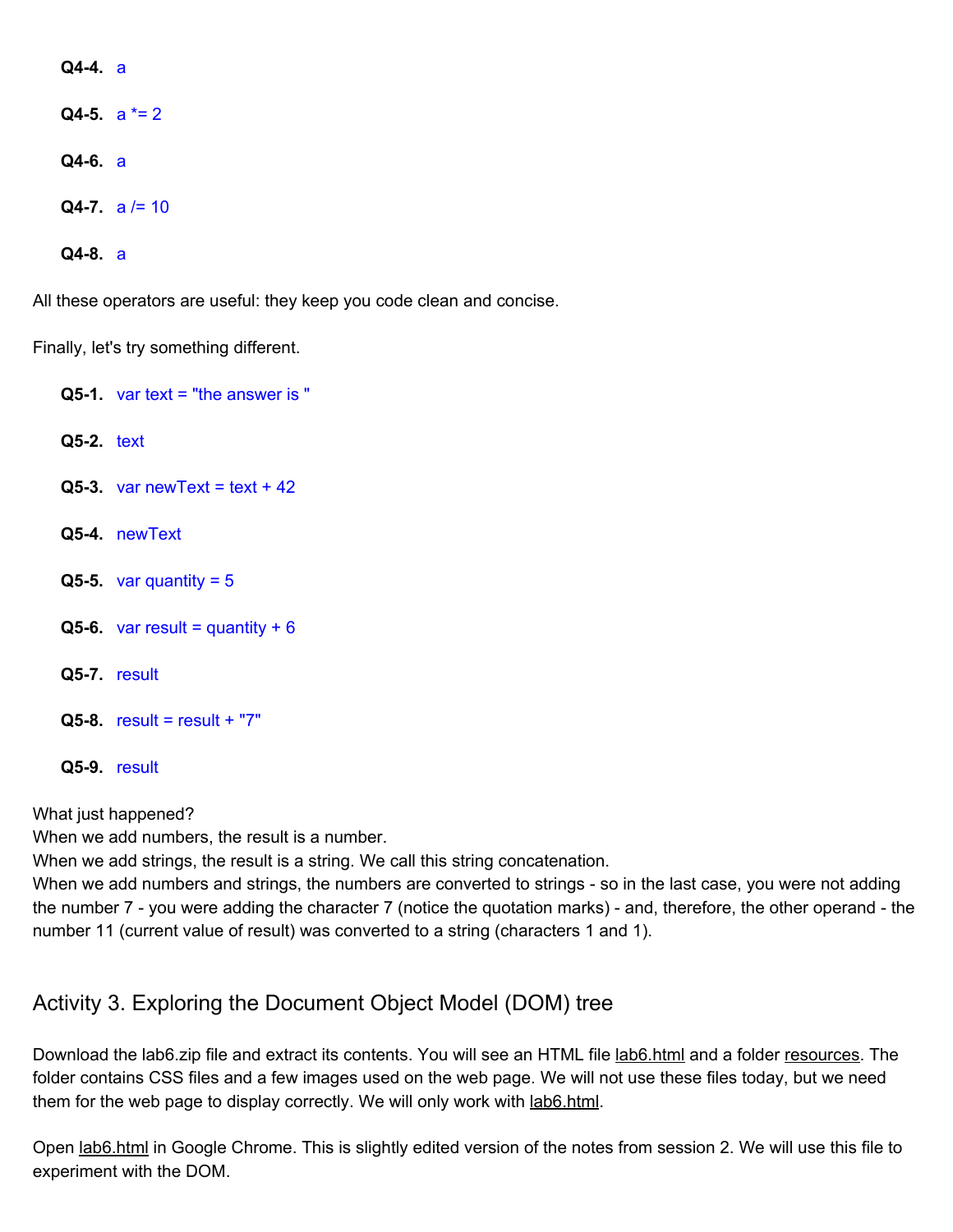Use the built-in document object and its method querySelector() to access HTML elements on the page. You may then use the innerHTML and innerText properties to access and modify the text or HTML of the element you access.

Here's an example:

The following code retrieves the first occurrence of an H1 element and assigns it to variable heading1 var heading1 = document.querySelector("h1")

The following code accesses the text content of this element: heading1.innerText

which you can assign to a variable: var headingText = heading 1.innerText

You can also change the element's text: heading1.innerText = "new heading!"

You can also assign the text content of one element to another element. Try to accomplish the following:

**Q6.** Switch the text values of H1 and H3 on this page. Hint: *you will have to* use variables.

**Q7.** Try to modify, ideally switch the innerText properties of 5 more elements and record your results.

**Q8.** Try the same using the innerHTML property. What's the difference?

**Q9.** Use the built-in prompt() function to get a value from the user AND assign it to a variable. Let's ask the user for a valid CSS selector that applies to this webpage:

#### var selector = prompt('provide a valid css selector for this page')

Notice that the text in the quotation marks is a string which is displayed to the user as a prompt - so we can use any text we like.

Now use the same approach to get new text from the user:

var newContent ' prompt('what should be the new content?')

Now check what your variables contain (type and hit Enter after each one):

selector

#### newContent

Now find the element using the user-supplied selector:

#### document.querySelector(selector)

Notice that we DID NOT use quotation marks around the variable name: it is NOT a string!